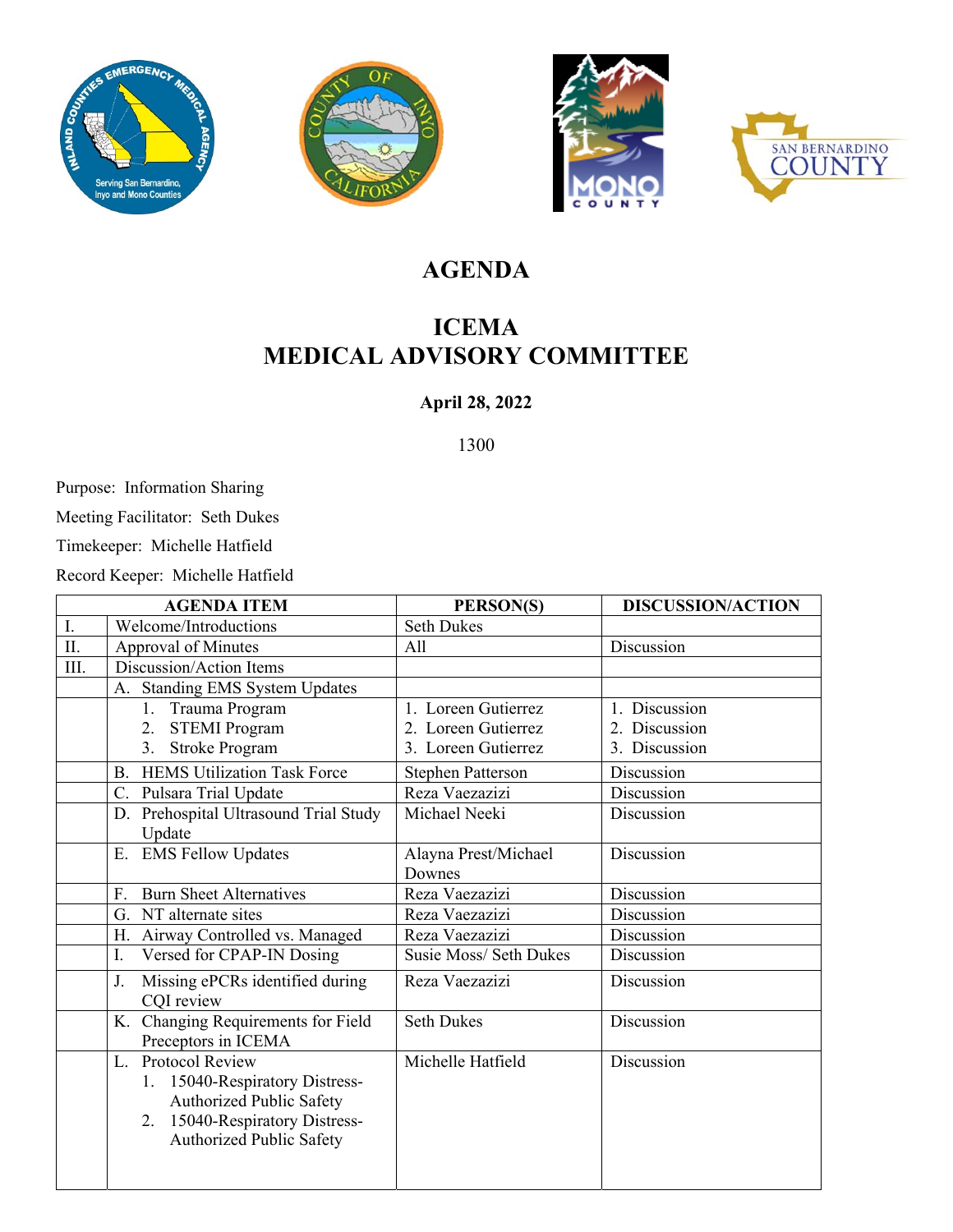#### AGENDA - MEDICAL ADVISORY COMMITTEE April 28, 2022 Page 2

| IV.   | Public Comment Period             |                      | Discussion        |  |
|-------|-----------------------------------|----------------------|-------------------|--|
| V.    | Future Agenda Items               |                      | Discussion        |  |
| VI.   | Next Meeting Date: June 23, 2022  |                      | Discussion        |  |
| VII.  | Adjournment                       |                      | Action            |  |
| VIII. | <b>Closed Session Case Review</b> | <b>MAC</b> Committee | Discussion/Action |  |
|       | Loop Closure Cases<br>А.          |                      |                   |  |
|       | <b>Case Reviews</b><br>В.         |                      |                   |  |
|       |                                   |                      |                   |  |
|       |                                   |                      |                   |  |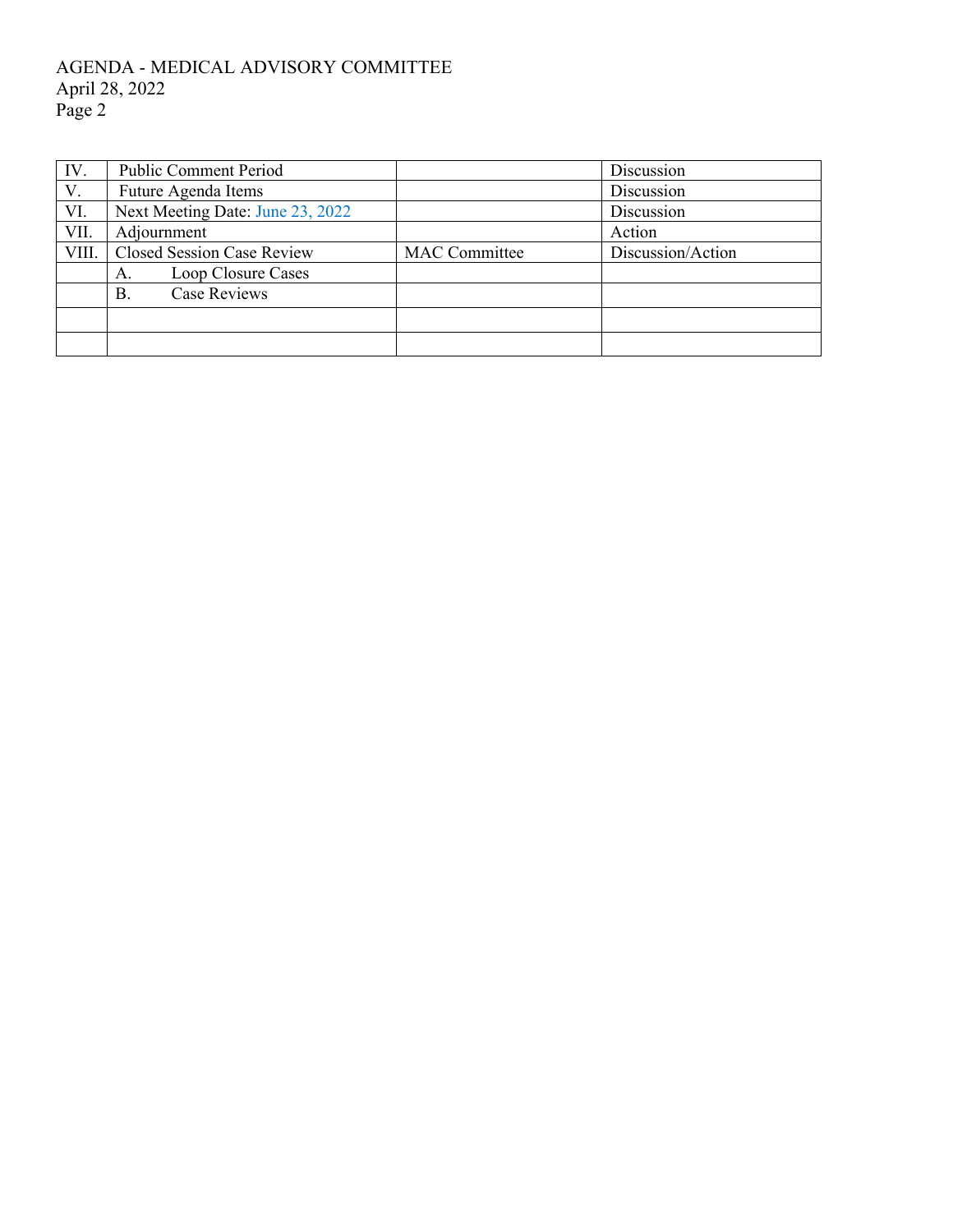







# **MINUTES**

## **ICEMA MEDICAL ADVISORY COMMITTEE**

**February 24, 2022**  1300

| <b>AGENDA ITEM</b> |                                          | <b>DISCUSSION/FOLLOW UP</b>                                                                                                                                                     | <b>RESPONSIBLE PERSON(S)</b> |
|--------------------|------------------------------------------|---------------------------------------------------------------------------------------------------------------------------------------------------------------------------------|------------------------------|
| ${\rm I}.$         | Welcome/Introductions                    | Meeting called to order at 1300.                                                                                                                                                | <b>Seth Dukes</b>            |
| II.                | <b>Approval of Minutes</b>               | The December 16, 2021 minutes reviewed.<br>Motion to approve.                                                                                                                   | <b>Seth Dukes</b>            |
|                    |                                          | <b>MSC: Steve Paterson/Susie Moss</b><br><b>APPROVED</b>                                                                                                                        |                              |
|                    |                                          | Ayes: Melanie Randall, Debbie Bervel,<br>Seth Dukes, Kevin Parkes, Joy<br>Peters, Kevin Dearden, Susie Moss,<br>Kenneth Fox, Troy Pennington,<br>Stephen Patterson, Lisa Davis, |                              |
|                    |                                          | Amanda Ward                                                                                                                                                                     |                              |
| III.               | Discussion/Action Items                  |                                                                                                                                                                                 |                              |
|                    | A. Standing EMS System<br>Updates        |                                                                                                                                                                                 |                              |
|                    | 1. Trauma Program                        | Working on COC education for hospitals.                                                                                                                                         | Loreen Gutierrez             |
|                    | 2. STEMI Program                         | Nothing to report.                                                                                                                                                              |                              |
|                    | 3. Stroke Program                        | Working on IFT project to improve                                                                                                                                               |                              |
|                    |                                          | transfer and patient care.                                                                                                                                                      |                              |
|                    | <b>B.</b> HEMS Utilization Task<br>Force | The HEMS task force recommends<br>improvement in provider documentation to<br>determine justification of HEMS utilization.                                                      | <b>Steve Patterson</b>       |
|                    | C. Pulsara Trial Update                  | Discussed Pulsara trial at ARMC.<br>Working toward a March 2022 launch.                                                                                                         | Reza Vaezazizi               |
|                    | D. Prehospital Ultrasound Trial          | Discussed Prehospital Ultrasound Trial                                                                                                                                          | Reza Vaezazizi               |
|                    | <b>Study Update</b>                      | Study. Training has started and Redlands                                                                                                                                        |                              |
|                    |                                          | FD is currently using the devices.                                                                                                                                              |                              |
|                    |                                          | Additional agencies will start as training<br>is completed.                                                                                                                     |                              |
|                    | E. EMS Fellow Updates                    | Working on procedure and training for iGel                                                                                                                                      | Alana Prest                  |
|                    |                                          | No report.                                                                                                                                                                      | <b>Michael Downes</b>        |
|                    | F. New AHA Guidelines for                | Discussed changes in Atropine dosing                                                                                                                                            | <b>Michael Downes</b>        |
|                    | <b>Atropine Dosing</b>                   | recommended by new AHA Guidelines.                                                                                                                                              |                              |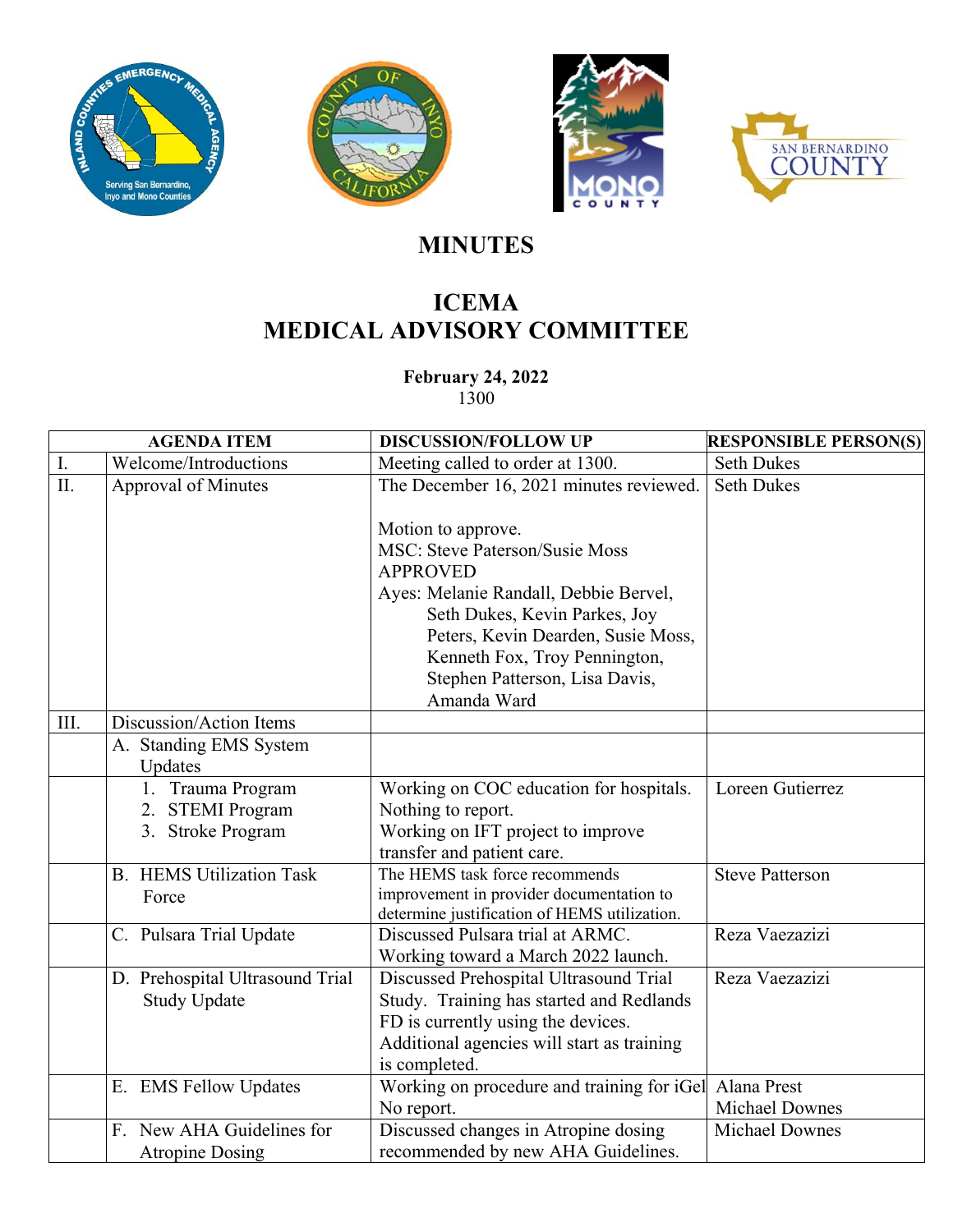MINUTES - MEDICAL ADVISORY COMMITTEE February 24, 2022 Page 2

|             |                                                                                                                                                                                                                   | Motion to change Atropine dose from<br>0.5mg to 1mg per AHA Guidelines. Joy<br>Peters/Amanda Ward<br><b>APPROVED</b><br>Ayes: Melanie Randall, Debbie Bervel,<br>Seth Dukes, Kevin Parkes, Joy Peters,<br>Kevin Dearden, Susie Moss, Kenneth<br>Fox, Troy Pennington, Stephen Patterson,<br>Lisa Davis, Amanda Ward                                                                                                                                |                  |
|-------------|-------------------------------------------------------------------------------------------------------------------------------------------------------------------------------------------------------------------|----------------------------------------------------------------------------------------------------------------------------------------------------------------------------------------------------------------------------------------------------------------------------------------------------------------------------------------------------------------------------------------------------------------------------------------------------|------------------|
|             | G. Burn Sheet Alternatives                                                                                                                                                                                        | Need to discuss further with ARMC burn<br>center and refer discussion to future<br>meeting.                                                                                                                                                                                                                                                                                                                                                        | Reza Vaezazizi   |
|             | H. Non-Narcotic Pain<br>Management                                                                                                                                                                                | Discussed possible changes to ICEMA<br>Policies and Protocols referencing Non-<br>narcotic pain management for pediatric and<br>adult patients. Need to add criteria to<br>describe what medication to use.<br>Unanimous consensus to move forward<br>with process and return at future meeting<br>for approval.                                                                                                                                   | Carly Crews      |
|             | Protocol Review<br>I.<br>7010R4 - Drug and<br>1.<br>Equipment List -<br><b>BLS/LALS/ALS</b><br>2. $7020R3 - Drug$ and<br>Equipment List – EMS<br>Aircraft<br>3. $11020R3 - Procedure -$<br><b>Standard Orders</b> | Motion to approve changes as noted<br>following further consensus from HEMS<br>providers regarding inclusion of iGel on<br>ICEMA Reference #7020R3 Drug and<br>Equipment List - EMS Aircraft.<br>MSC: Kenneth Fox/Amanda Ward<br><b>APPROVED</b><br>Ayes: Melanie Randall, Debbie Bervel,<br>Seth Dukes, Kevin Parkes, Joy<br>Peters, Kevin Dearden, Susie Moss,<br>Kenneth Fox, Troy Pennington,<br>Stephen Patterson, Lisa Davis,<br>Amanda Ward | Loreen Gutierrez |
| IV.         | <b>Public Comment Period</b>                                                                                                                                                                                      |                                                                                                                                                                                                                                                                                                                                                                                                                                                    |                  |
| V.          | Future Agenda Items                                                                                                                                                                                               | -EZ IO Alternatives - Jeff Gillette<br>-Burn Sheet Alternatives - Sandy Griffin<br>-Non-Narcotic Pain Management<br>Protocols<br>-Assess and Refer Policy Issues - Shaun<br>Reynolds<br>-Versed for CPAP IN-Dosing IM/IN -<br>Susie Moss/Seth Dukes                                                                                                                                                                                                |                  |
| VI.         | <b>Next Meeting Date</b>                                                                                                                                                                                          | April 28, 2022                                                                                                                                                                                                                                                                                                                                                                                                                                     |                  |
| VII.        | Adjournment                                                                                                                                                                                                       | Meeting adjourned at 14:16                                                                                                                                                                                                                                                                                                                                                                                                                         |                  |
| <b>VIII</b> | <b>Closed Session</b><br>A. Case Reviews<br><b>B.</b> Loop Closure Cases                                                                                                                                          |                                                                                                                                                                                                                                                                                                                                                                                                                                                    |                  |